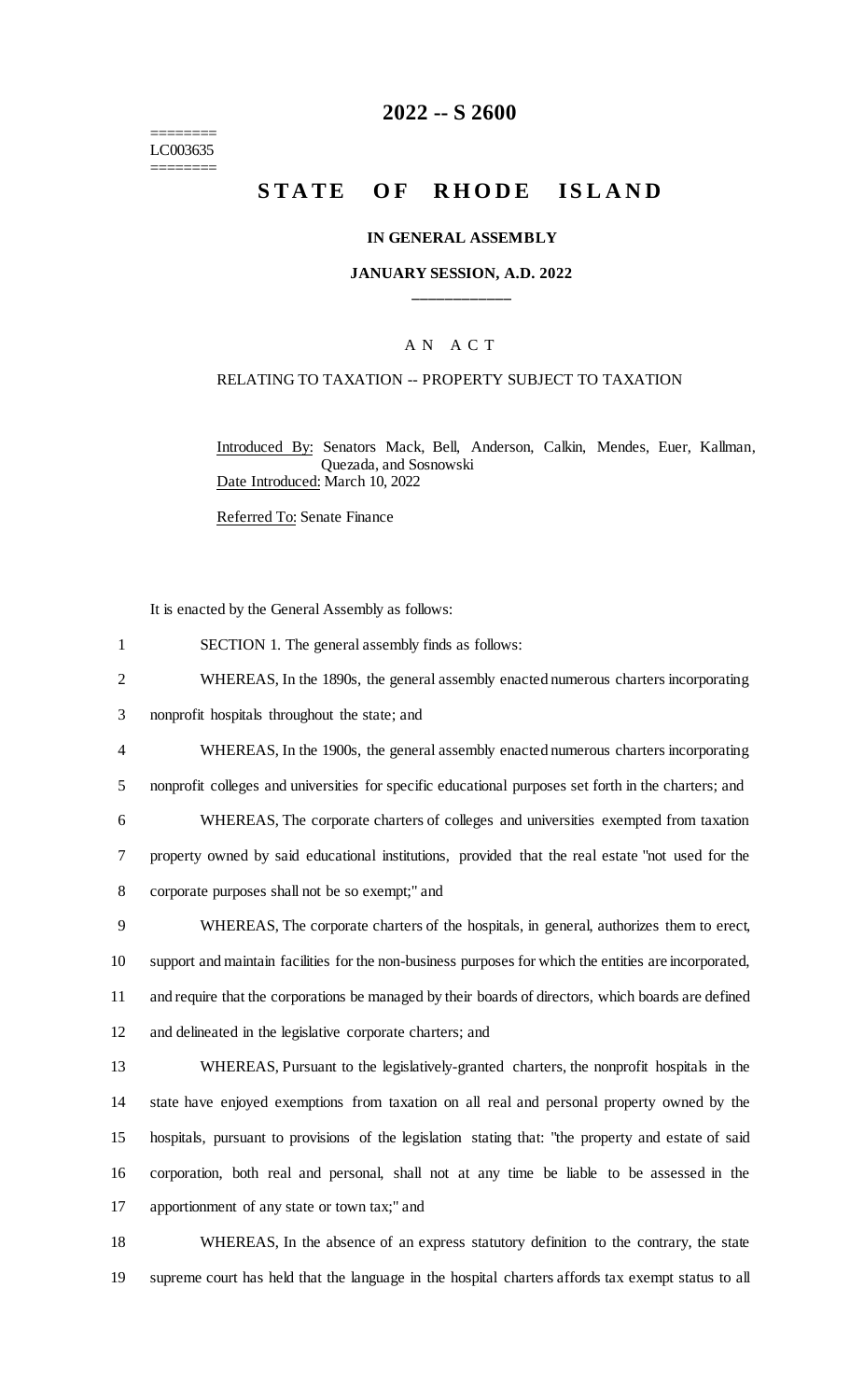hospital owned property as long as the net income from the property is devoted to the general uses of the hospital, regardless of whether the property is used "wholly" or "exclusively" for the missions and functions of a hospital; and

 WHEREAS, The state supreme court has further indicated that issues regarding statutory tax exemptions for chartered and nonprofit organizations implicate public policy decisions to be addressed by the general assembly; and

 WHEREAS, The language of chartered colleges and universities and nonprofit hospitals has never been amended to remove the tax exemptions provided by the legislation; and

 WHEREAS, The real and personal property held by the chartered entities has increased exponentially, far exceeding what the general assembly would have contemplated when the charters were enacted over a century ago; and

 WHEREAS, Chartered colleges, universities and hospitals hold property for use by and for commercial, for-profit ventures such as eating establishments, shopping centers, parking garages, and other operations not directly related to the provision of education or for hospital medical care; and

 WHEREAS, Nonprofit hospitals now expend funds on mass marketing campaigns, large network "holding" and management corporations which are comprised of a board of directors that oversees each hospital and legislatively delineated hospital board, and which conduct business on behalf of not only the hospitals, but also on behalf of physicians' groups, laboratories, imaging centers and other matters not related to the acquisition and maintenance of a hospital; and

 WHEREAS, The tax exemptions afforded to all property owned by chartered nonprofit colleges, universities and hospitals, regardless of their uses, imposes a significant burden on the cities and towns in which they are located, and the taxpaying residents of such cities and towns; and

 THEREFORE, The general assembly deems it appropriate to place limitations on the tax exempt real and personal property a nonprofit college, university or hospital may hold.

 SECTION 2. Section 44-3-3 of the General Laws in Chapter 44-3 entitled "Property Subject to Taxation" is hereby amended to read as follows:

## **44-3-3. Property exempt. [Effective January 1, 2022.]**

(a) The following property is exempt from taxation:

(1) Property belonging to the state, except as provided in § 44-4-4.1;

(2) Lands ceded or belonging to the United States;

- (3) Bonds and other securities issued and exempted from taxation by the government of
- the United States or of this state;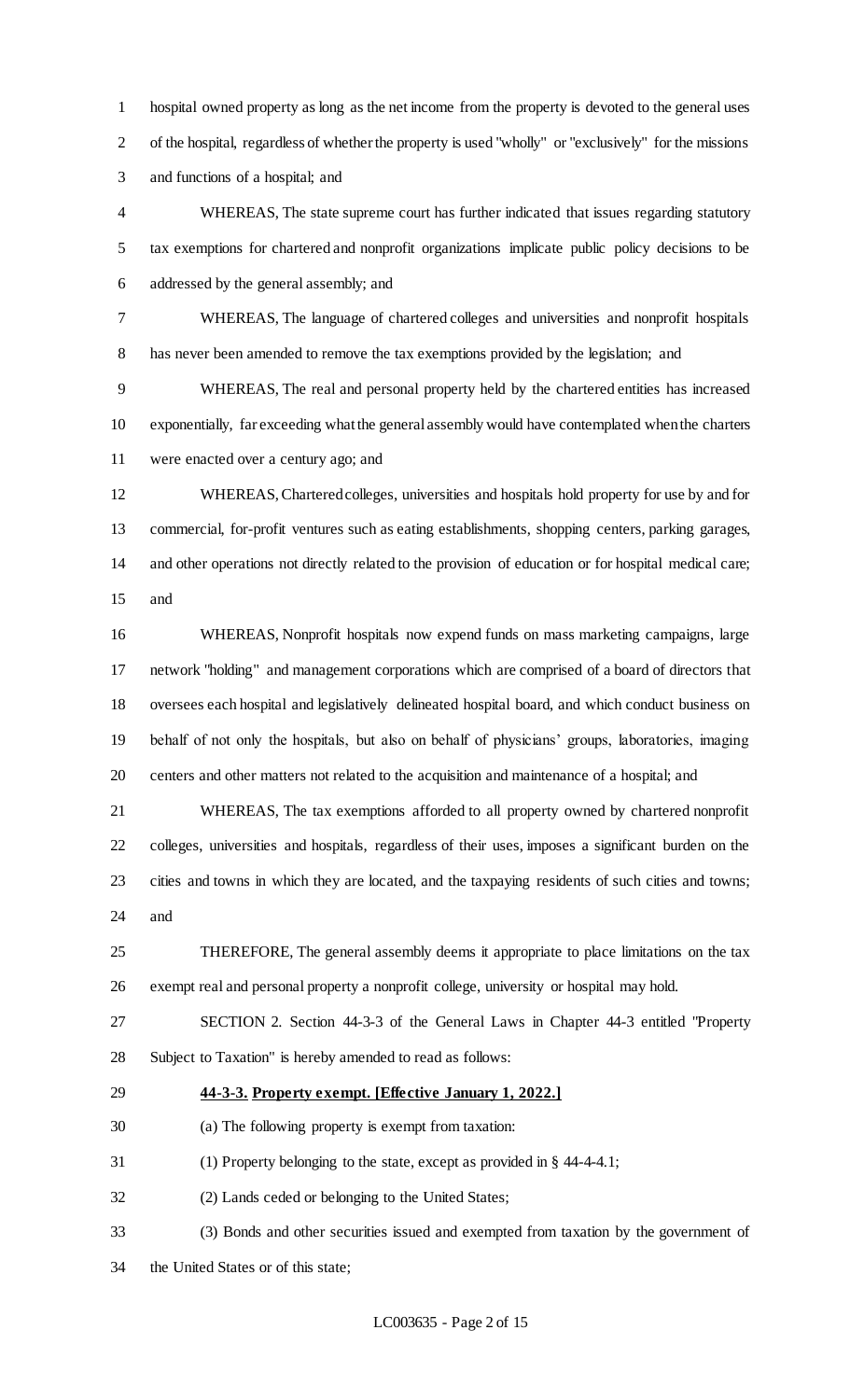(4) Real estate, used exclusively for military purposes, owned by chartered or incorporated organizations approved by the adjutant general and composed of members of the national guard, the naval militia, or the independent, chartered-military organizations;

 (5) Buildings for free public schools, buildings for religious worship, and the land upon which they stand and immediately surrounding them, to an extent not exceeding five (5) acres so far as the buildings and land are occupied and used exclusively for religious or educational purposes;

 (6) Dwellings houses and the land on which they stand, not exceeding one acre in size, or the minimum lot size for zone in which the dwelling house is located, whichever is the greater, owned by, or held in trust for, any religious organization and actually used by its officiating clergy; provided, further, that in the town of Charlestown, where the property previously described in this paragraph is exempt in total, along with dwelling houses and the land on which they stand in Charlestown, not exceeding one acre in size, or the minimum lot size for zone in which the dwelling house is located, whichever is the greater, owned by, or held in trust for, any religious organization and actually used by its officiating clergy, or used as a convent, nunnery, or retreat center by its religious order;

 (7) Intangible personal property owned by, or held in trust for, any religious or charitable organization, if the principal or income is used or appropriated for religious or charitable purposes; (8) Buildings and personal estate owned by any corporation used for a school, academy, or 20 seminary of learning, except for a nonprofit institution of higher education and of any incorporated public charitable institution, and the land upon which the buildings stand and immediately surrounding them to an extent not exceeding one acre, so far as they are used exclusively for educational purposes, but no property or estate whatever is hereafter exempt from taxation in any case where any part of its income or profits, or of the business carried on there, is divided among its owners or stockholders; provided, however, that unless any private nonprofit corporation organized as a college or university located in the town of Smithfield reaches a memorandum of agreement with the town of Smithfield, the town of Smithfield shall bill the actual costs for police, fire, and rescue services supplied, unless otherwise reimbursed, to said corporation commencing March 1, 2014;

 (9) Estates, persons, and families of the president and professors for the time being of 31 Brown University for not more than ten thousand dollars (\$10,000) for each officer, the officer's estate, person, and family included, but only to the extent that any person had claimed and utilized 33 the exemption prior to, and for a period ending, either on or after December 31, 1996;

(10) Property especially exempt by charter unless the exemption has been waived in whole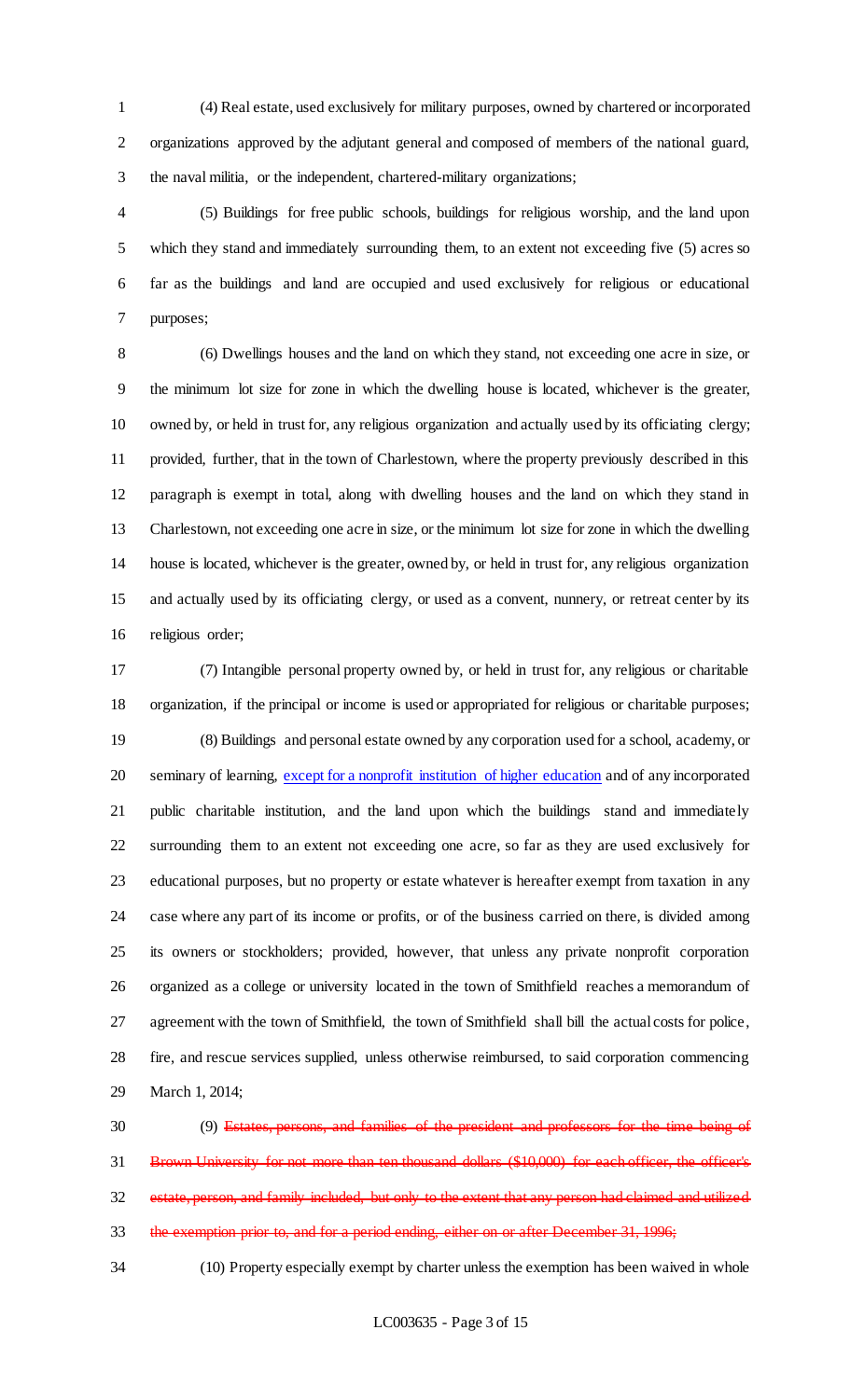#### or in part, and except as provided in subsection (c) of this section;

(11) Lots of land exclusively for burial grounds;

 (12) Property, real and personal, held for, or by, an incorporated library, society, or any free public library, or any free public library society, so far as the property is held exclusively for library purposes, or for the aid or support of the aged poor, or poor friendless children, or the poor generally, or for a nonprofit hospital for the sick or disabled;

 (13) Real or personal estate belonging to, or held in trust for, the benefit of incorporated organizations of veterans of any war in which the United States has been engaged, the parent body of which has been incorporated by act of Congress, to the extent of four hundred thousand dollars (\$400,000) if actually used and occupied by the association; provided, that the city council of the city of Cranston may by ordinance exempt the real or personal estate as previously described in this subdivision located within the city of Cranston to the extent of five hundred thousand dollars (\$500,000);

 (14) Property, real and personal, held for, or by, the fraternal corporation, association, or body created to build and maintain a building or buildings for its meetings or the meetings of the general assembly of its members, or subordinate bodies of the fraternity, and for the accommodation of other fraternal bodies or associations, the entire net income of which real and personal property is exclusively applied or to be used to build, furnish, and maintain an asylum or asylums, a home or homes, a school or schools, for the free education or relief of the members of the fraternity, or the relief, support, and care of worthy and indigent members of the fraternity, their wives, widows, or orphans, and any fund given or held for the purpose of public education, almshouses, and the land and buildings used in connection therewith;

 (15) Real estate and personal property of any incorporated volunteer fire engine company or incorporated volunteer ambulance or rescue corps in active service;

 (16) The estate of any person who, in the judgment of the assessors, is unable from infirmity or poverty to pay the tax; provided, that in the towns of Burrillville and West Greenwich, the tax shall constitute a lien for five (5) years on the property where the owner is entitled to the exemption. At the expiration of five (5) years, the lien shall be abated in full. Provided, if the property is sold or conveyed, or if debt secured by the property is refinanced during the five-year (5) period, the lien immediately becomes due and payable; any person claiming the exemption aggrieved by an adverse decision of an assessor shall appeal the decision to the local board of tax review and thereafter according to the provisions of § 44-5-26;

 (17) Household furniture and family stores of a housekeeper in the whole, including clothing, bedding, and other white goods, books, and all other tangible personal property items that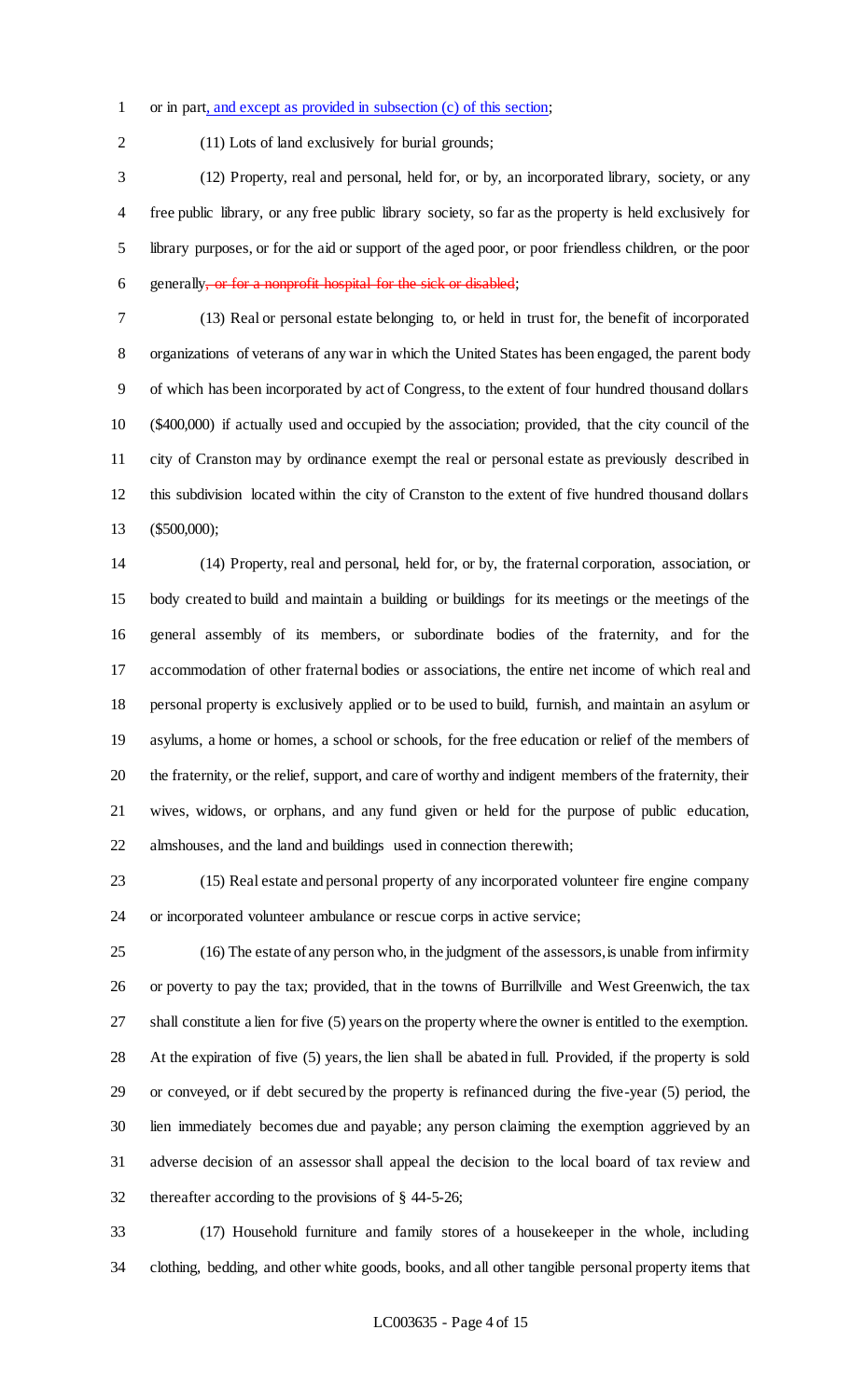are common to the normal household;

 (18) Improvements made to any real property to provide a shelter and fallout protection from nuclear radiation, to the amount of one thousand five hundred dollars (\$1,500); provided, that the improvements meet applicable standards for shelter construction established, from time to time, by the Rhode Island emergency management agency. The improvements are deemed to comply with the provisions of any building code or ordinance with respect to the materials or the methods of construction used and any shelter or its establishment is deemed to comply with the provisions of any zoning code or ordinance;

 (19) Aircraft for which the fee required by § 1-4-6 has been paid to the tax administrator; (20) Manufacturer's inventory.

 (i) For the purposes of §§ 44-4-10, 44-5-3, 44-5-20, and 44-5-38, a person is deemed to be a manufacturer within a city or town within this state if that person uses any premises, room, or place in it primarily for the purpose of transforming raw materials into a finished product for trade through any or all of the following operations: adapting, altering, finishing, making, and ornamenting; provided, that public utilities; non-regulated power producers commencing commercial operation by selling electricity at retail or taking title to generating facilities on or after July 1, 1997; building and construction contractors; warehousing operations, including distribution bases or outlets of out-of-state manufacturers; and fabricating processes incidental to warehousing or distribution of raw materials, such as alteration of stock for the convenience of a customer; are excluded from this definition;

 (ii) For the purposes of this section and §§ 44-4-10 and 44-5-38, the term "manufacturer's inventory," or any similar term, means and includes the manufacturer's raw materials, the manufacturer's work in process, and finished products manufactured by the manufacturer in this state, and not sold, leased, or traded by the manufacturer or its title or right to possession divested; provided, that the term does not include any finished products held by the manufacturer in any retail store or other similar selling place operated by the manufacturer whether or not the retail establishment is located in the same building in which the manufacturer operates the manufacturing plant;

 (iii) For the purpose of § 44-11-2, a "manufacturer" is a person whose principal business in this state consists of transforming raw materials into a finished product for trade through any or all of the operations described in paragraph (i) of this subdivision. A person will be deemed to be principally engaged if the gross receipts that person derived from the manufacturing operations in this state during the calendar year or fiscal year mentioned in § 44-11-1 amounted to more than fifty percent (50%) of the total gross receipts that person derived from all the business activities in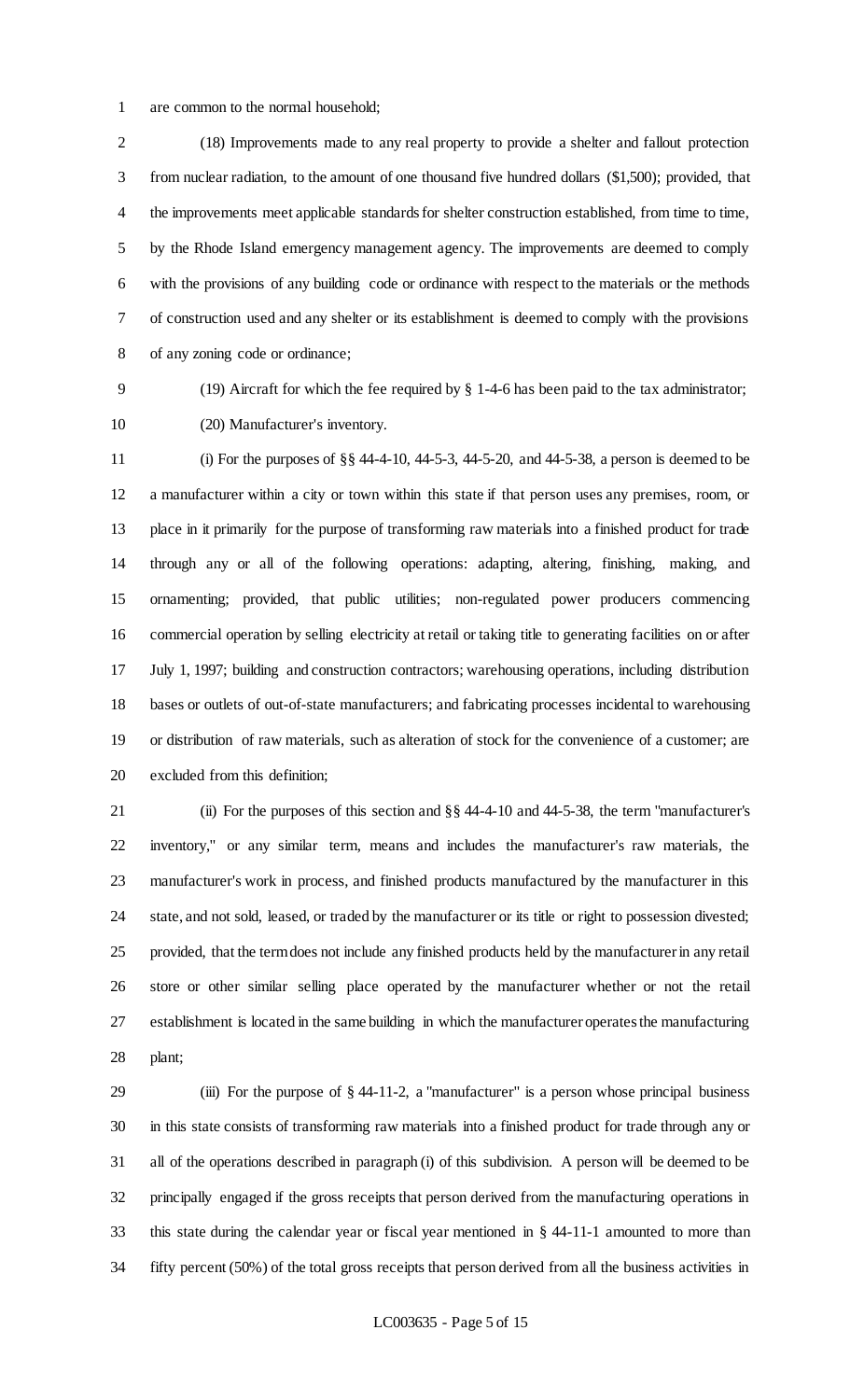which that person engaged in this state during the taxable year. For the purpose of computing the percentage, gross receipts derived by a manufacturer from the sale, lease, or rental of finished products manufactured by the manufacturer in this state, even though the manufacturer's store or other selling place may be at a different location from the location of the manufacturer's manufacturing plant in this state, are deemed to have been derived from manufacturing;

 (iv) Within the meaning of the preceding paragraphs of this subdivision, the term "manufacturer" also includes persons who are principally engaged in any of the general activities coded and listed as establishments engaged in manufacturing in the Standard Industrial Classification Manual prepared by the Technical Committee on Industrial Classification, Office of Statistical Standards, Executive Office of the President, United States Bureau of the Budget, as revised from time to time, but eliminating as manufacturers those persons, who, because of their limited type of manufacturing activities, are classified in the manual as falling within the trade rather than an industrial classification of manufacturers. Among those thus eliminated, and accordingly also excluded as manufacturers within the meaning of this paragraph, are persons primarily engaged in selling, to the general public, products produced on the premises from which they are sold, such as neighborhood bakeries, candy stores, ice cream parlors, shade shops, and custom tailors, except, that a person who manufactures bakery products for sale primarily for home delivery, or through one or more non-baking retail outlets, and whether or not retail outlets are operated by the person, is a manufacturer within the meaning of this paragraph;

 (v) The term "Person" means and includes, as appropriate, a person, partnership, or corporation; and

 (vi) The department of revenue shall provide to the local assessors any assistance that is necessary in determining the proper application of the definitions in this subdivision;

 (21) Real and tangible personal property acquired to provide a treatment facility used primarily to control the pollution or contamination of the waters or the air of the state, as defined in chapter 12 of title 46 and chapter 25 of title 23, respectively, the facility having been constructed, reconstructed, erected, installed, or acquired in furtherance of federal or state requirements or standards for the control of water or air pollution or contamination, and certified as approved in an order entered by the director of environmental management. The property is exempt as long as it is operated properly in compliance with the order of approval of the director of environmental management; provided, that any grant of the exemption by the director of environmental management in excess of ten (10) years is approved by the city or town in which the property is situated. This provision applies only to water and air pollution control properties and facilities installed for the treatment of waste waters and air contaminants resulting from industrial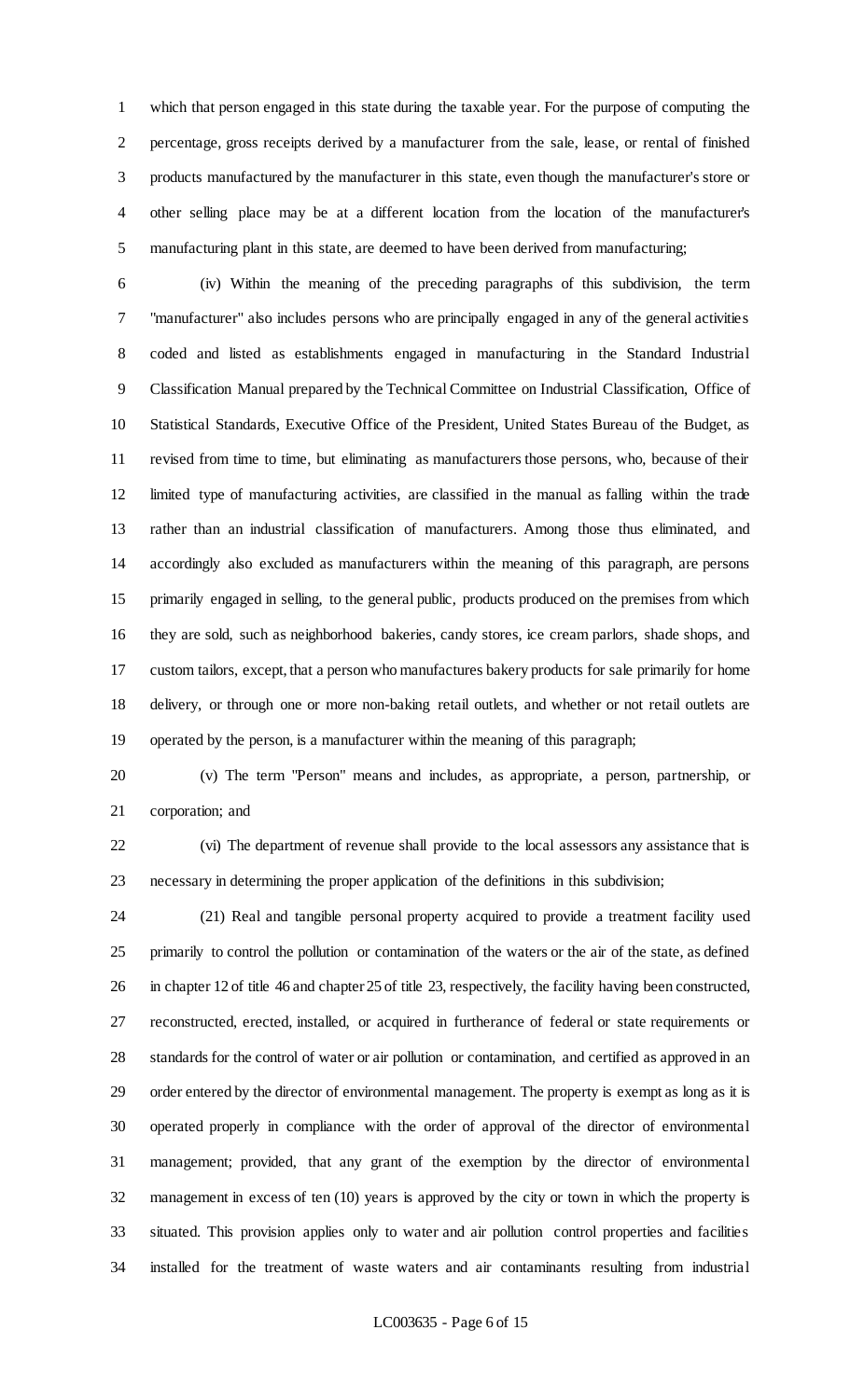processing; furthermore, it applies only to water or air pollution control properties and facilities placed in operation for the first time after April 13, 1970;

 (22) Manufacturing machinery and equipment acquired or used by a manufacturer after December 31, 1974. Manufacturing machinery and equipment is defined as:

 (i) Machinery and equipment used exclusively in the actual manufacture or conversion of raw materials or goods in the process of manufacture by a manufacturer, as defined in subdivision (20), and machinery, fixtures, and equipment used exclusively by a manufacturer for research and development or for quality assurance of its manufactured products;

 (ii) Machinery and equipment that is partially used in the actual manufacture or conversion of raw materials or goods in process of manufacture by a manufacturer, as defined in subdivision (20), and machinery, fixtures, and equipment used by a manufacturer for research and development or for quality assurance of its manufactured products, to the extent to which the machinery and equipment is used for the manufacturing processes, research and development, or quality assurance. In the instances where machinery and equipment is used in both manufacturing and/or research and development and/or quality assurance activities and non-manufacturing activities, the assessment on machinery and equipment is prorated by applying the percentage of usage of the equipment for the manufacturing, research and development, and quality-assurance activity to the value of the machinery and equipment for purposes of taxation, and the portion of the value used for manufacturing, research and development, and quality assurance is exempt from taxation. The burden of demonstrating this percentage usage of machinery and equipment for manufacturing and for research and development and/or quality assurance of its manufactured products rests with the manufacturer; and

 (iii) Machinery and equipment described in §§ 44-18-30(7) and 44-18-30(22) that was purchased after July 1, 1997; provided that the city or town council of the city or town in which the machinery and equipment is located adopts an ordinance exempting the machinery and equipment from taxation. For purposes of this subsection, city councils and town councils of any municipality may, by ordinance, wholly or partially exempt from taxation the machinery and equipment discussed in this subsection for the period of time established in the ordinance and may, by ordinance, establish the procedures for taxpayers to avail themselves of the benefit of any exemption permitted under this section; provided, that the ordinance does not apply to any machinery or equipment of a business, subsidiary, or any affiliated business that locates or relocates from a city or town in this state to another city or town in the state;

 (23) Precious metal bullion, meaning any elementary metal that has been put through a process of melting or refining, and that is in a state or condition that its value depends upon its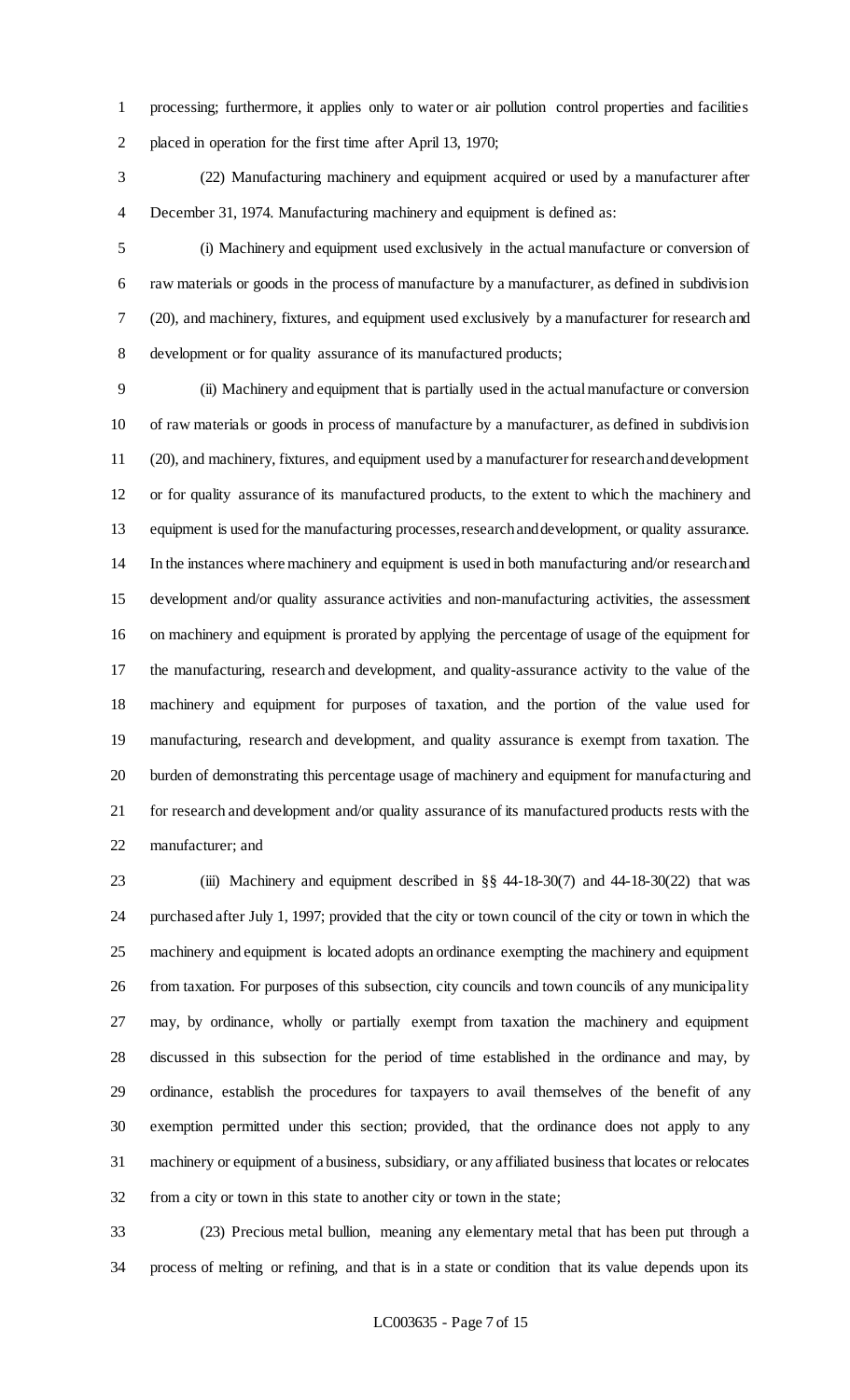content and not its form. The term does not include fabricated precious metal that has been processed or manufactured for some one or more specific and customary industrial, professional, or artistic uses;

 (24) Hydroelectric power-generation equipment, which includes, but is not limited to, turbines, generators, switchgear, controls, monitoring equipment, circuit breakers, transformers, protective relaying, bus bars, cables, connections, trash racks, headgates, and conduits. The hydroelectric power-generation equipment must have been purchased after July 1, 1979, and acquired or used by a person or corporation who or that owns or leases a dam and utilizes the equipment to generate hydroelectric power;

 (25) Subject to authorization by formal action of the council of any city or town, any real or personal property owned by, held in trust for, or leased to an organization incorporated under chapter 6 of title 7, as amended, or an organization meeting the definition of "charitable trust" set out in § 18-9-4, as amended, or an organization incorporated under the not-for-profits statutes of another state or the District of Columbia, the purpose of which is the conserving of open space, as that term is defined in chapter 36 of title 45, as amended, provided the property is used exclusively 16 for the purposes of the organization;

 (26) Tangible personal property, the primary function of which is the recycling, reuse, or recovery of materials (other than precious metals, as defined in § 44-18-30(24)(ii) and (iii)), from, or the treatment of "hazardous wastes," as defined in § 23-19.1-4, where the "hazardous wastes" are generated primarily by the same taxpayer and where the personal property is located at, in, or adjacent to a generating facility of the taxpayer. The taxpayer may, but need not, procure an order from the director of the department of environmental management certifying that the tangible personal property has this function, which order effects a conclusive presumption that the tangible personal property qualifies for the exemption under this subdivision. If any information relating to secret processes or methods of manufacture, production, or treatment is disclosed to the department of environmental management only to procure an order, and is a "trade secret" as defined in § 28- 21-10(b), it shall not be open to public inspection or publicly disclosed unless disclosure is otherwise required under chapter 21 of title 28 or chapter 24.4 of title 23;

 (27) Motorboats as defined in § 46-22-2 for which the annual fee required in § 46-22-4 has been paid;

 (28) Real and personal property of the Providence Performing Arts Center, a non-business corporation as of December 31, 1986;

 (29) Tangible personal property owned by, and used exclusively for the purposes of, any religious organization located in the city of Cranston;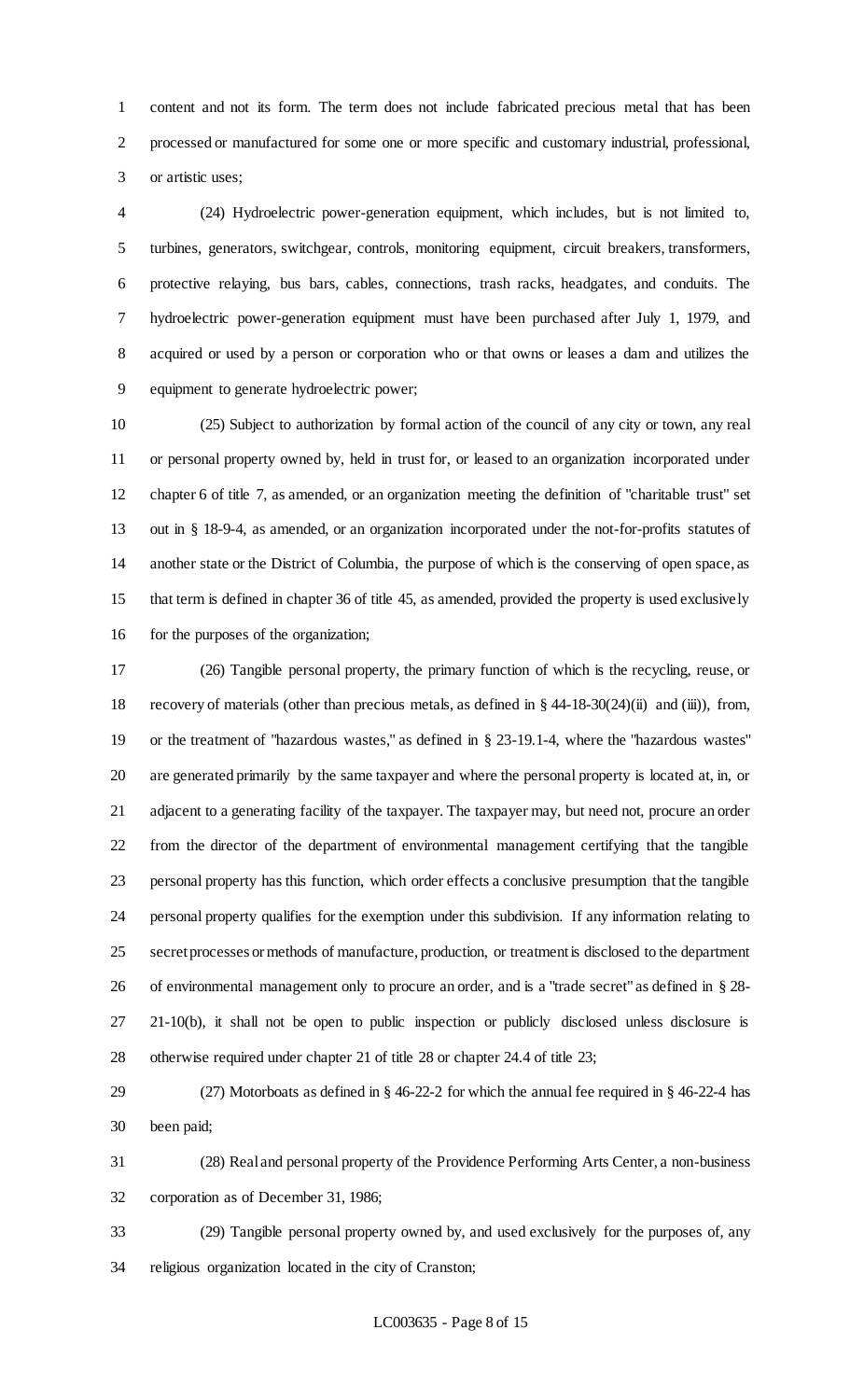(30) Real and personal property of the Travelers Aid Society of Rhode Island, a nonprofit 2 corporation, the Union Mall Real Estate Corporation, and any limited partnership or limited liability company that is formed in connection with, or to facilitate the acquisition of, the Providence YMCA Building;

 (31) Real and personal property of Meeting Street Center or MSC Realty, Inc., both not- for-profit Rhode Island corporations, and any other corporation, limited partnership, or limited liability company that is formed in connection with, or to facilitate the acquisition of, the properties designated as the Meeting Street National Center of Excellence on Eddy Street in Providence, Rhode Island;

 (32) The buildings, personal property, and land upon which the buildings stand, located on Pomham Island, East Providence, currently identified as Assessor's Map 211, Block 01, Parcel 12 001.00, that consists of approximately twenty-one thousand three hundred (21,300) square feet and is located approximately eight hundred sixty feet (860'), more or less, from the shore, and limited exclusively to these said buildings, personal estate and land, provided that said property is owned by a qualified 501(c)(3) organization, such as the American Lighthouse Foundation, and is used exclusively for a lighthouse;

 (33) The Stadium Theatre Performing Arts Centre building located in Monument Square, Woonsocket, Rhode Island, so long as said Stadium Theatre Performing Arts Center is owned by the Stadium Theatre Foundation, a Rhode Island nonprofit corporation;

 (34) Real and tangible personal property of St. Mary Academy -- Bay View, located in East Providence, Rhode Island;

 (35) Real and personal property of East Bay Community Action Program and its predecessor, Self Help, Inc; provided, that the organization is qualified as a tax-exempt corporation under § 501(c)(3) of the United States Internal Revenue Code;

 (36) Real and personal property located within the city of East Providence of the Columbus Club of East Providence, a Rhode Island charitable nonprofit corporation;

 (37) Real and personal property located within the city of East Providence of the Columbus Club of Barrington, a Rhode Island charitable nonprofit corporation;

(38) Real and personal property located within the city of East Providence of Lodge 2337

BPO Elks, a Rhode Island nonprofit corporation;

(39) Real and personal property located within the city of East Providence of the St.

Andrews Lodge No. 39, a Rhode Island charitable nonprofit corporation;

 (40) Real and personal property located within the city of East Providence of the Trustees of Methodist Health and Welfare service a/k/a United Methodist Elder Care, a Rhode Island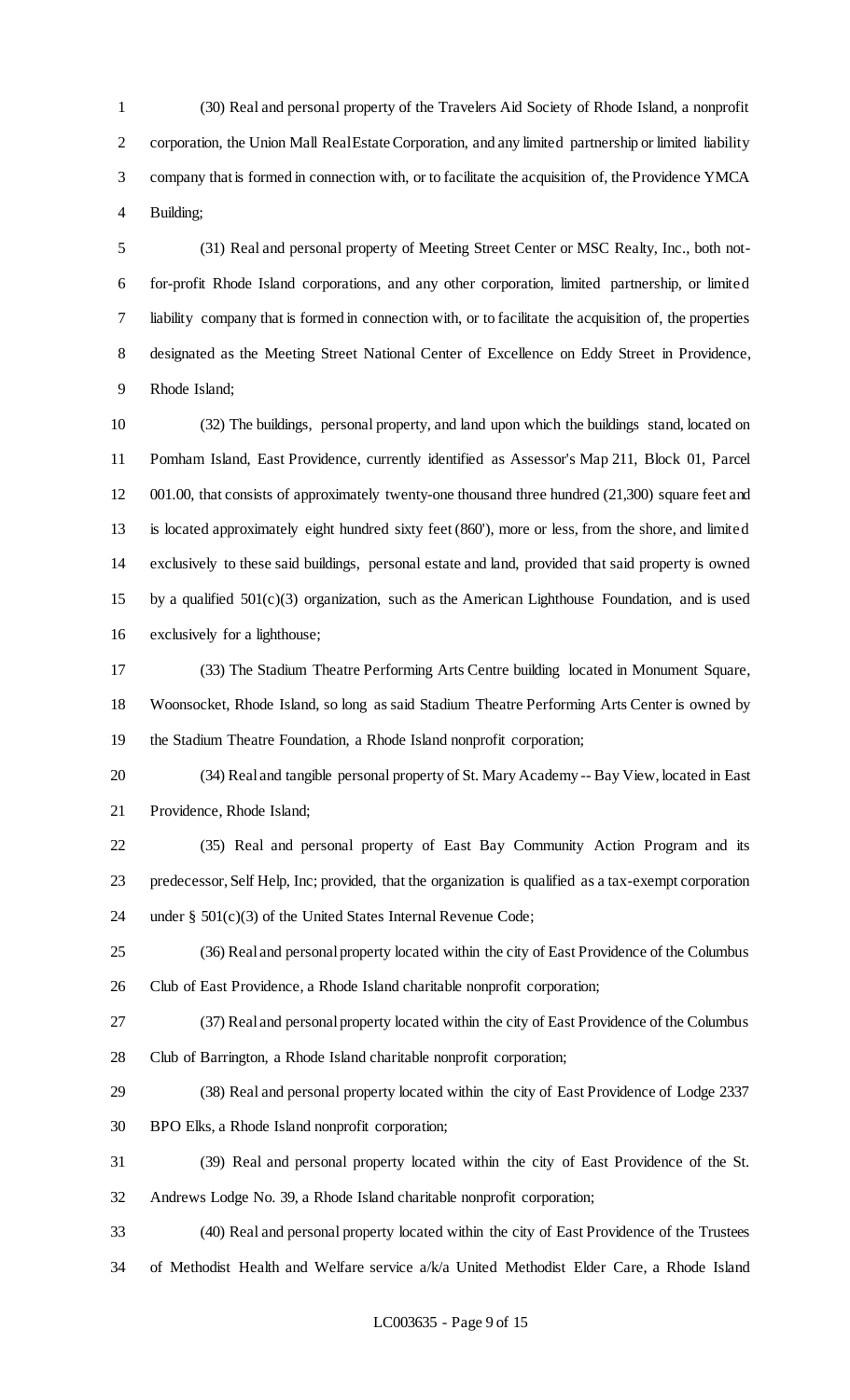nonprofit corporation;

 (41) Real and personal property located on the first floor of 90 Leonard Avenue within the city of East Providence of the Zion Gospel Temple, Inc., a religious nonprofit corporation;

 (42) Real and personal property located within the city of East Providence of the Cape Verdean Museum Exhibit, a Rhode Island nonprofit corporation;

6 (43) The real and personal property owned by a qualified  $501(c)(3)$  organization that is affiliated and in good standing with a national, congressionally chartered organization and thereby adheres to that organization's standards and provides activities designed for recreational, educational, and character building purposes for children from ages six (6) years to seventeen (17) years;

 (44) Real and personal property of the Rhode Island Philharmonic Orchestra and Music 12 School; provided, that the organization is qualified as a tax-exempt corporation under  $\S 501(c)(3)$ of the United States Internal Revenue Code;

 (45) The real and personal property located within the town of West Warwick at 211 Cowesett Avenue, Plat 29-Lot 25, which consists of approximately twenty-eight thousand seven hundred fifty (28,750) square feet and is owned by the Station Fire Memorial Foundation of East Greenwich, a Rhode Island nonprofit corporation;

 (46) Real and personal property of the Comprehensive Community Action Program, a qualified tax-exempt corporation under § 501(c)(3) of the United States Internal Revenue Code;

 (47) Real and personal property located at 52 Plain Street, within the city of Pawtucket of the Pawtucket Youth Soccer Association, a Rhode Island nonprofit corporation;

 (48) Renewable energy resources, as defined in § 39-26-5, used in residential systems and associated equipment used therewith in service after December 31, 2015;

 (49) Renewable energy resources, as defined in § 39-26-5, if employed by a manufacturer, as defined in subsection (a) of this section, shall be exempt from taxation in accordance with subsection (a) of this section;

 (50) Real and personal property located at 415 Tower Hill Road within the town of North Kingstown, of South County Community Action, Inc., a qualified tax-exempt corporation under § 501(c)(3) of the United States Internal Revenue Code;

 (51) As an effort to promote business growth, tangible business or personal property, in whole or in part, within the town of Charlestown's community limits, subject to authorization by formal action of the town council of the town of Charlestown;

 (52) All real and personal property located at 1300 Frenchtown Road, within the town of East Greenwich, identified as assessor's map 027, plat 019, lot 071, and known as the New England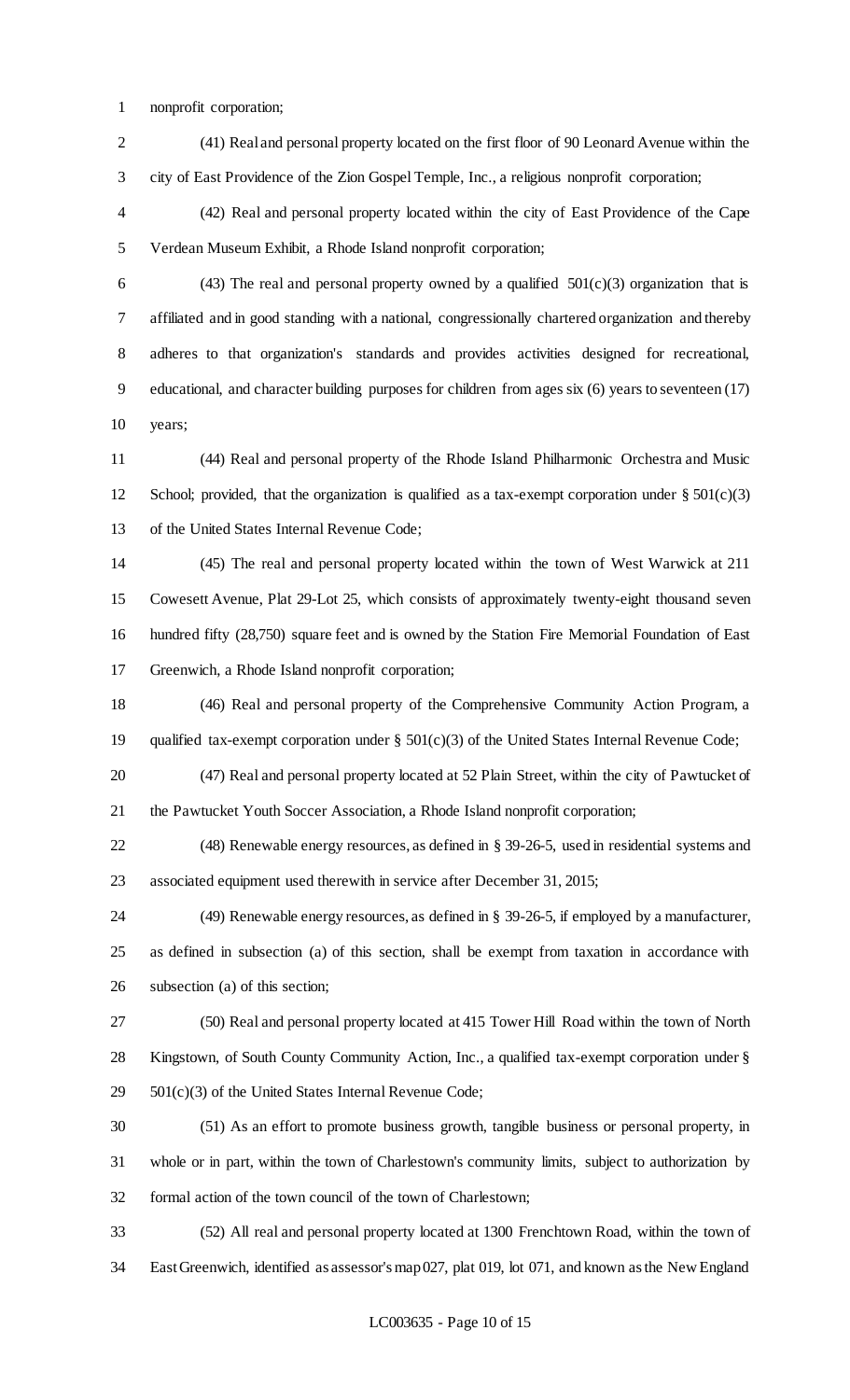Wireless and Steam Museum, Inc., a qualified tax-exempt corporation under § 501(c)(3) of the United States Internal Revenue Code;

- (53) Real and tangible personal property of Mount Saint Charles Academy located within the city of Woonsocket, specifically identified as the following assessor's plats and lots: Logee Street, plat 23, lot 62, Logee Street, plat 24, lots 304 and 305; Welles Street, plat 23, lot 310; Monroe Street, plat 23, lot 312; and Roberge Avenue, plat 24, lot 47;
- (54) Real and tangible personal property of Steere House, a Rhode Island nonprofit

corporation, located in Providence, Rhode Island;

 (55) Real and personal property located within the town of West Warwick of Tides Family Services, Inc., a Rhode Island nonprofit corporation;

 (56) Real and personal property of Tides Family Services, Inc., a Rhode Island nonprofit corporation, located in the city of Pawtucket at 242 Dexter Street, plat 44, lot 444;

 (57) Real and personal property located within the town of Middletown of Lucy's Hearth, a Rhode Island nonprofit corporation;

 (58) Real and tangible personal property of Habitat for Humanity of Rhode Island--Greater Providence, Inc., a Rhode Island nonprofit corporation, located in Providence, Rhode Island;

 (59) Real and personal property of the Artic Playhouse, a Rhode Island nonprofit corporation, located in the town of West Warwick at 1249 Main Street;

 (60) Real and personal property located at 321 Main Street, within the town of South Kingstown, of the Contemporary Theatre Company, a qualified, tax-exempt corporation under § 501(c)(3) of the United States Internal Revenue Code;

 (61) Real and personal property of The Samaritans, Inc., a Rhode Island nonprofit §  $501(c)(3)$  corporation located at 67 Park Place, Pawtucket, Rhode Island, to the extent the city council of Pawtucket may from time to time determine;

 (62) Real and personal property of North Kingstown, Exeter Animal Protection League, Inc., dba "Pet Refuge," 500 Stony Lane, a Rhode Island nonprofit corporation, located in North Kingstown, Rhode Island;

 (63) Real and personal property located within the city of East Providence of Foster Forward (formerly the Rhode Island Foster Parents Association), a Rhode Island charitable nonprofit corporation;

 (64) Real and personal property located at 54 Kelly Avenue within the town of East Providence, of the Associated Radio Amateurs of Southern New England, a Rhode Island nonprofit corporation;

(65) Real and tangible personal property of Providence Country Day School, a Rhode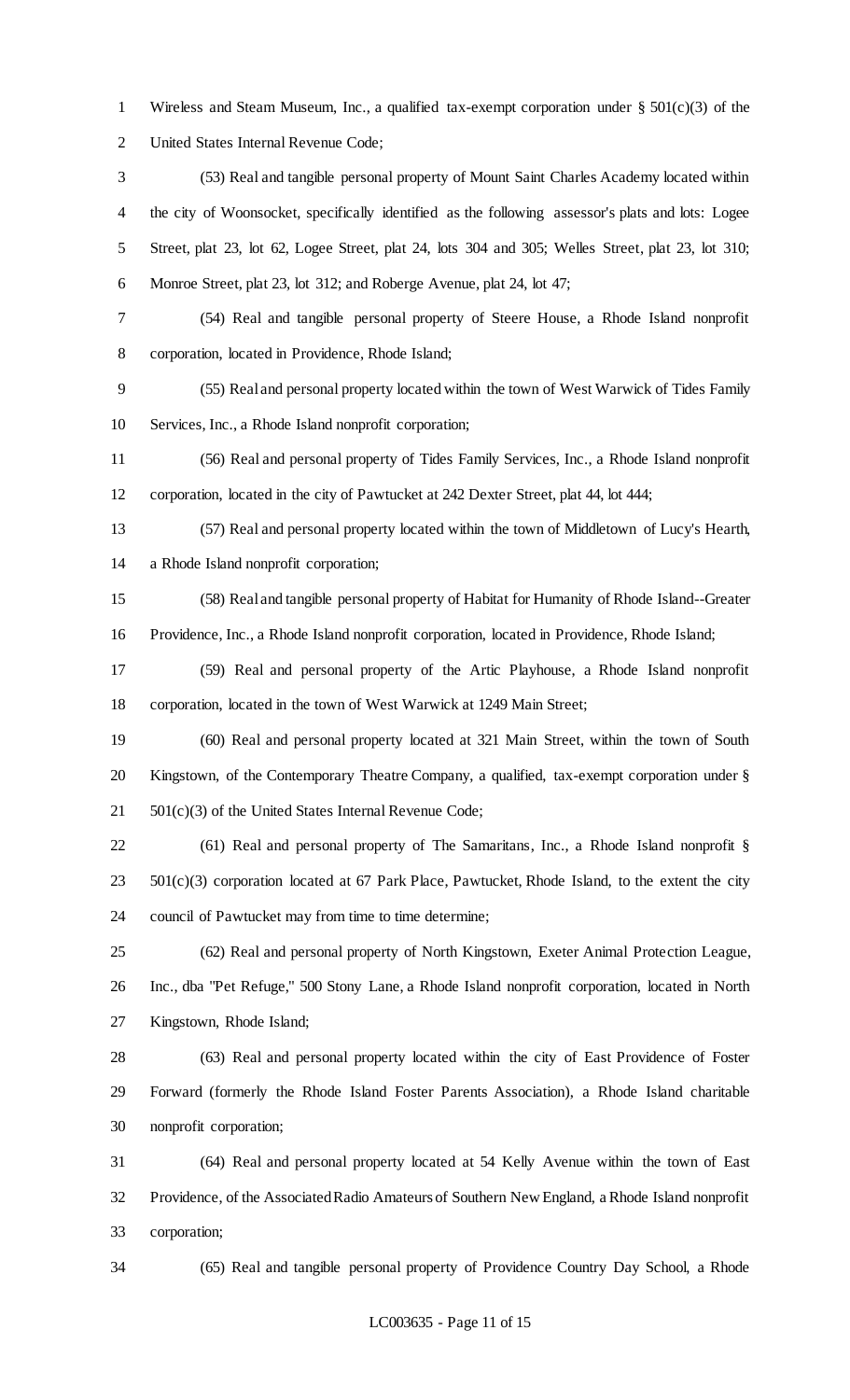Island nonprofit corporation, located in East Providence, Rhode Island and further identified as plat 406, block 6, lot 6, and plat 506, block 1, lot 8;

 (66) As an effort to promote business growth, tangible business or personal property, in whole or in part, within the town of Bristol's community limits, subject to authorization by formal action of the town council of the town of Bristol;

 (67) Real and tangible personal property of the Heritage Harbor Foundation, a Rhode Island nonprofit corporation, located at 1445 Wampanoag Trail, Suites 103 and 201, within the city of East Providence;

 (68) Real property of Ocean State Community Wellness, Inc., a qualified tax-exempt corporation under § 501(c)(3) of the United States Internal Revenue Code, located in North Kingstown, Rhode Island, with a physical address of 7450 Post Road, and further identified as plat 108, lot 83;

 (69) Real and tangible personal property of St. John Baptist De La Salle Institute, d/b/a La Salle Academy, a Rhode Island domestic nonprofit corporation, located in Providence, Rhode Island denominated at the time this subsection was adopted as Plat 83 Lot 276 by the tax assessor for the city of Providence comprising approximately 26.08 acres of land along with all buildings and improvements that have been or may be made;

 (70) Real and tangible personal property of The Providence Community Health Centers, Inc., a Rhode Island domestic nonprofit corporation, located in Providence, Rhode Island; and

 (71) In the city of Central Falls and the city of Pawtucket, real property and tangible personal property located on or in the premise acquired or leased by a railroad entity and for the purpose of providing boarding and disembarking of railroad passengers and the supporting passenger railroad operations and services. For the purpose of this section, a railroad entity shall be any incorporated entity that has been duly authorized by the Rhode Island public utilities commission to provide passenger railroad services.

 (b) Except as provided below, when a city or town taxes a for-profit hospital facility, the value of its real property shall be the value determined by the most recent full revaluation or statistical property update performed by the city or town; provided, however, in the year a nonprofit hospital facility converts to or otherwise becomes a for-profit hospital facility, or a for-profit hospital facility is initially established, the value of the real property and personal property of the for-profit hospital facility shall be determined by a valuation performed by the assessor for the purpose of determining an initial assessed value of real and personal property, not previously taxed by the city or town, as of the most recent date of assessment pursuant to § 44-5-1, subject to a right of appeal by the for-profit hospital facility which shall be made to the city or town tax assessor with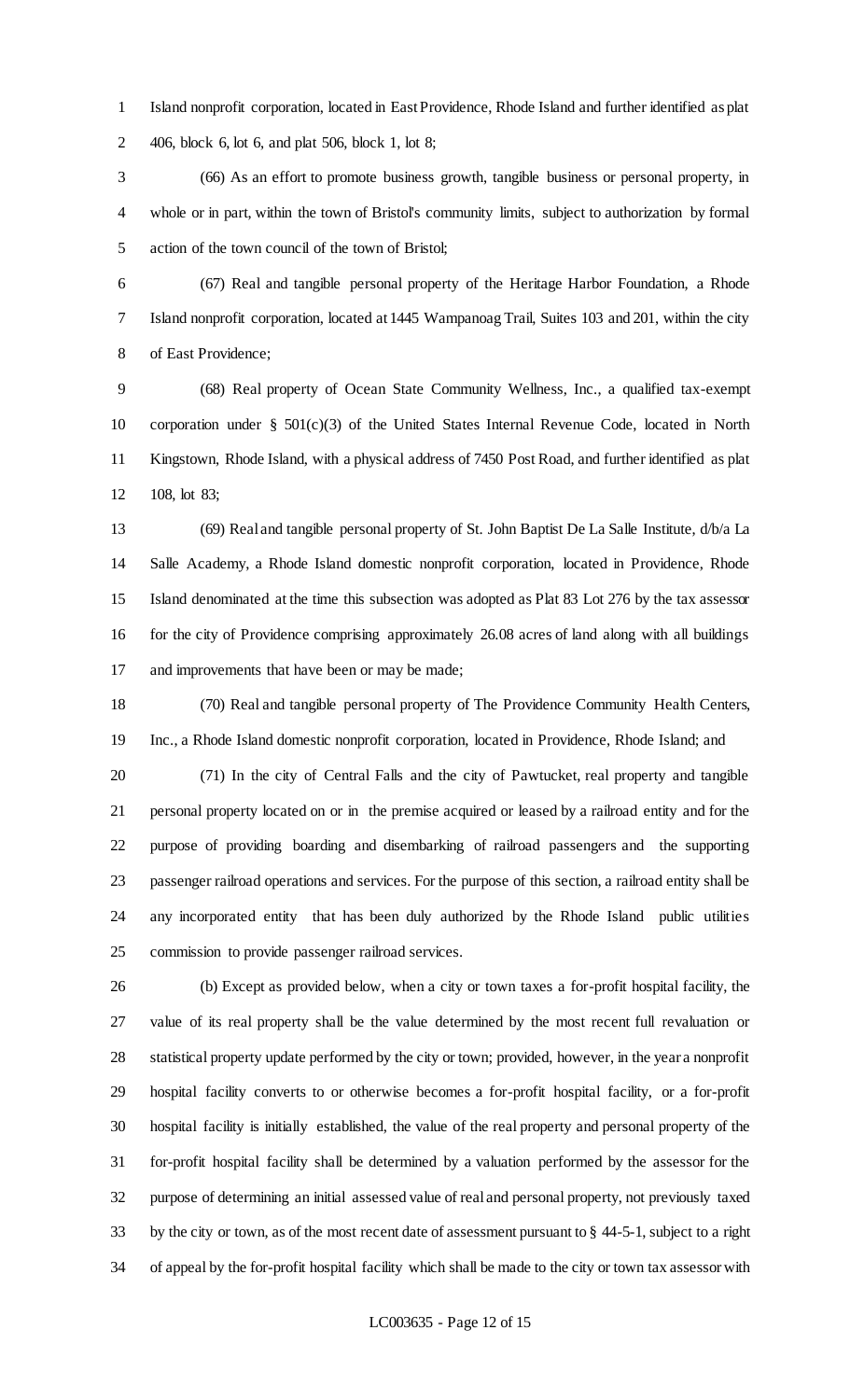a direct appeal from an adverse decision to the Rhode Island superior court business calendar.

 A "for-profit hospital facility" includes all real and personal property affiliated with any hospital as identified in an application filed pursuant to chapter 17 or 17.14 of title 23. Notwithstanding the above, a city or town may enter into a stabilization agreement with a for-profit hospital facility under § 44-3-9 or other laws specific to the particular city or town relating to stabilization agreements. In a year in which a nonprofit hospital facility converts to, or otherwise becomes, a for-profit hospital facility, or a for-profit hospital facility is otherwise established, in that year only the amount levied by the city or town and/or the amount payable under the stabilization agreement for that year related to the for-profit hospital facility shall not be counted towards determining the maximum tax levy permitted under § 44-5-2.

(c) Authorization to tax certain nonprofit properties within cities and towns exempt by

charter, general, public, or special law.

(1) Notwithstanding any charter provision, any other provisions of this section or any other

provision of the general, public, or special law to the contrary, each city and town may impose a

property tax on the following real and/or personal property owned, leased or operated in whole or

in part by any nonprofit institution of higher education or hospital:

- (i) Any and all vacant lots, improved or unimproved, within the city or town, and/or such
- 18 portion of a lot that is vacant; and

 (ii) Any and all lots, buildings, structures or other property used for transient, overnight or permanent parking of motor vehicles, excepting any portion used wholly and exclusively for parking of vehicles owned or leased by the nonprofit entity and used for purposes of operating and

maintaining the nonprofit entity owned or leased vehicle parking; and

23 (iii) Any and all real property owned, leased or operated within the city or town, or any 24 portion thereof, that is not wholly and exclusively utilized for the purposes for which the nonprofits were incorporated, as set forth in their respective charters, or applicable provisions of the general, 26 public, or special laws, regardless of whether or not the net income from the said property, or any portion thereof, is applied to, shall be used for, supports, or financially maintains the purposes for 28 which the nonprofits were incorporated, as set forth in their respective charters.

# (iv) When a city or town taxes any property and or portion of a property as set forth in subsections (c)(i) and (c)(ii) of this section, the value of the taxable real property shall be determined by the most recent full revaluation or statistical property update performed by the city or town; provided, however, in the year any real property is first taxed, the value of the property 33 shall be determined by a valuation performed by the assessor for the purpose of determining an

34 initial assessed value of real property not previously taxed by the city or town, as of the most recent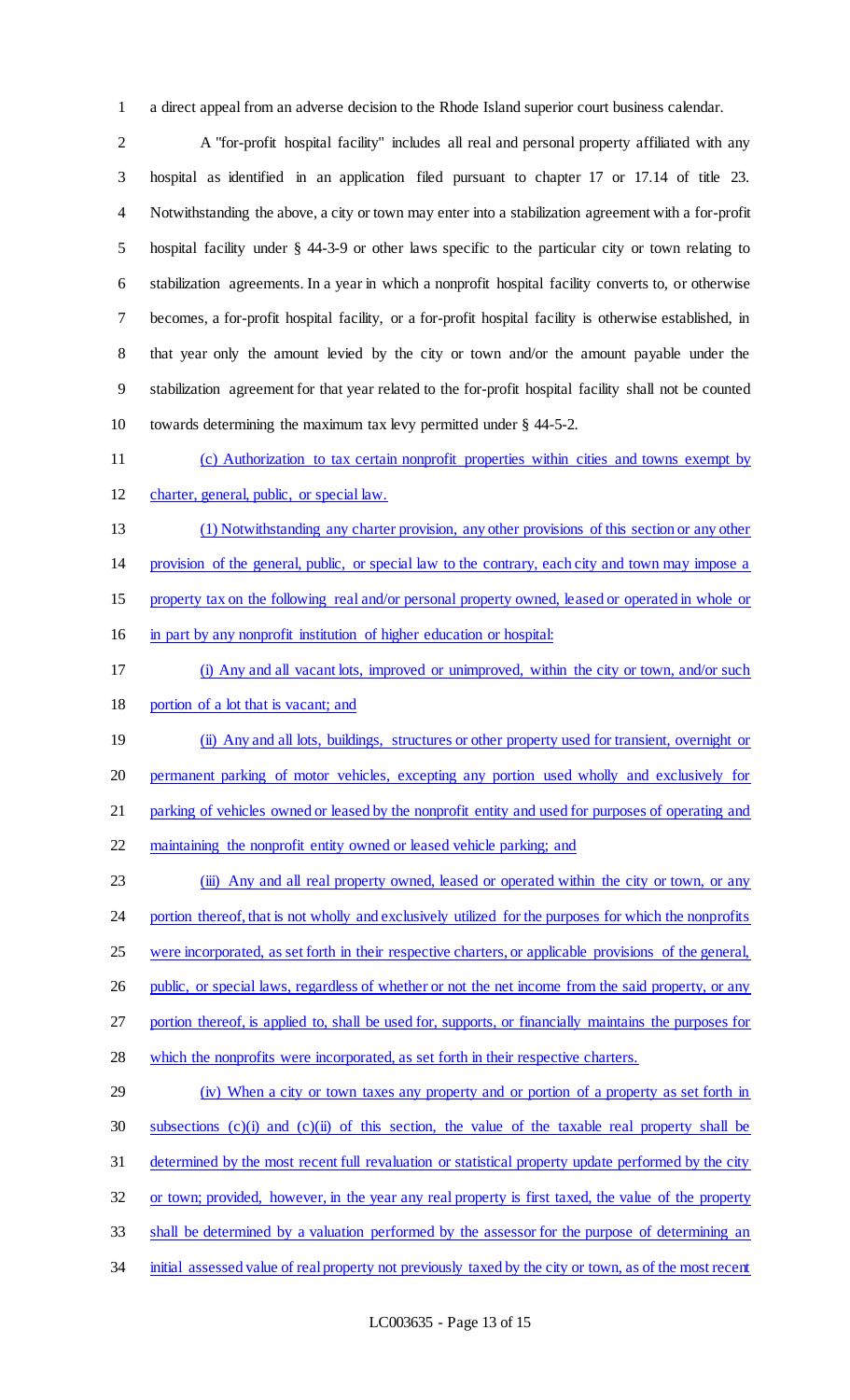- 1 date of assessment pursuant to  $\S$  44-5-1, subject to any and all rights to appeal under  $\S$  44-5-26.
- 2 (v) When a city or town taxes any property and or portion of a property pursuant to
- 3 subsection (c)(iii) of this section, such tax may be assessed and imposed effective December 31 in
- 4 the year the next update or valuation is performed in accordance with § 44-5-11.6 after the effective
- 5 date of this section, subject to any and all rights to appeal under § 44-5-26.
- 6 (vi) As used in this section, "nonprofit institution of higher education" means any
- 7 institution engaged primarily in education beyond the high school level, and "nonprofit hospital"
- 8 means any nonprofit hospital licensed by the state and which is used for the purpose of general
- 9 medical, surgical, or psychiatric care and treatment.
- 10 SECTION 3. Provisions of nonprofit charters, general and special laws granted by the
- 11 general assembly are hereby replaced, and/or amended, retroactively and prospectively, to the
- 12 extent inconsistent with § 44-3-3(c).
- 13 SECTION 4. This act shall take effect upon passage.

#### ======== LC003635 ========